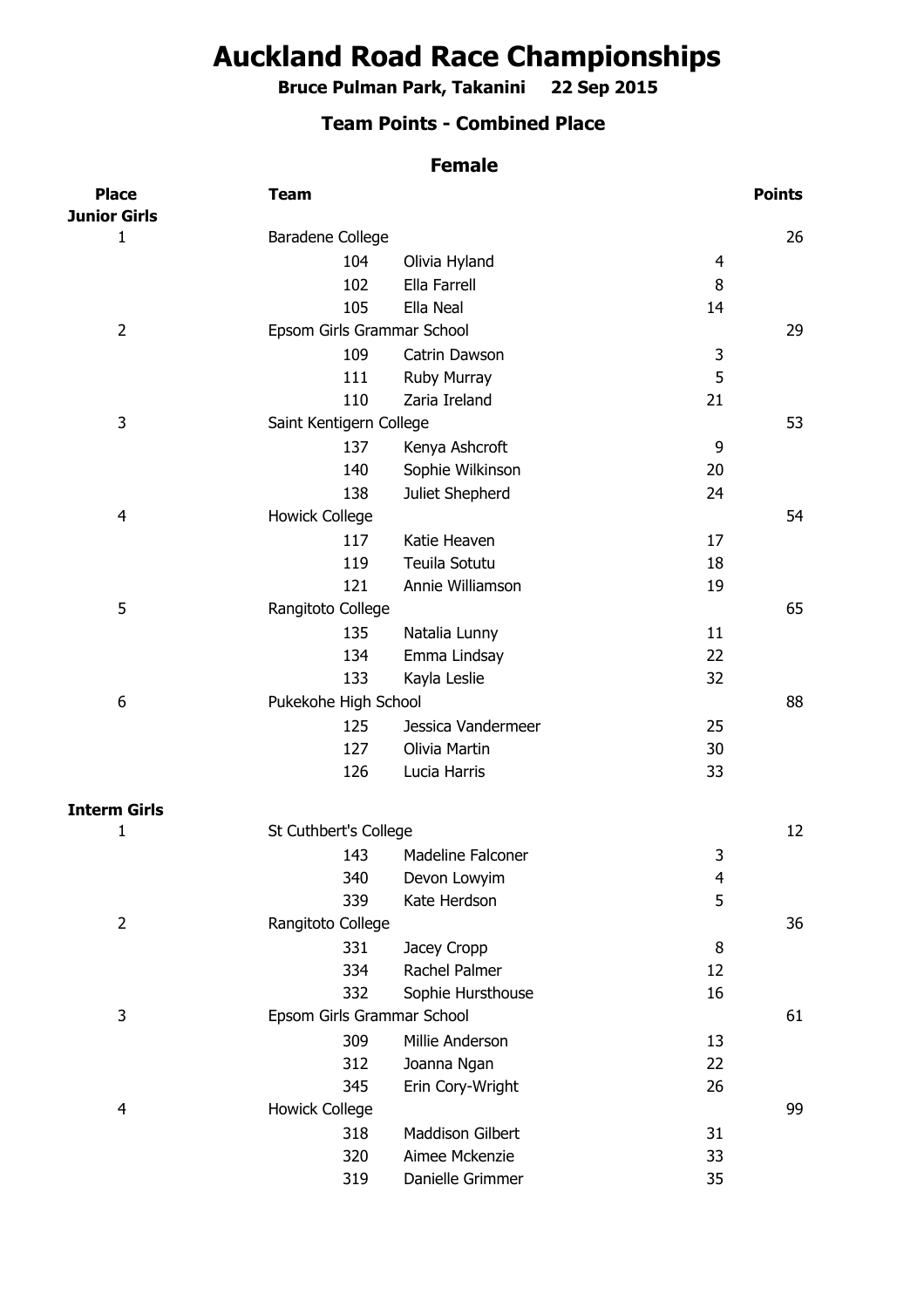| <b>Senior Girls</b> |                            |                    |                |    |
|---------------------|----------------------------|--------------------|----------------|----|
| 1                   | Saint Kentigern College    |                    |                | 12 |
|                     | 518                        | Isabella Richards  | 1              |    |
|                     | 517                        | Hanna English      | $\overline{2}$ |    |
|                     | 522                        | Melissa McNaughtan | 9              |    |
| $\overline{2}$      | Pukekohe High School       |                    |                | 27 |
|                     | 513                        | Kaitlin Petherick  | 6              |    |
|                     | 512                        | Leone Humber       | 8              |    |
|                     | 511                        | Kendra Caddy       | 13             |    |
| 3                   | Rangitoto College          |                    | 38             |    |
|                     | 514                        | Amanda Holyer      | 11             |    |
|                     | 515                        | Jenny Kim          | 12             |    |
|                     | 516                        | Mischa Tattley     | 15             |    |
| 4                   | Epsom Girls Grammar School |                    |                | 56 |
|                     | 505                        | Alice Finlayson    | 17             |    |
|                     | 315                        | Rosa Watson        | 18             |    |
|                     | 504                        | Fenna De Goede     | 21             |    |

| <b>Place</b>       | Team                        |                       |                | <b>Points</b> |
|--------------------|-----------------------------|-----------------------|----------------|---------------|
| <b>Junior Boys</b> |                             |                       |                |               |
| 1                  | Westlake Boys High School   |                       |                | 12            |
|                    | 262                         | Murdoch Mcintyre      | 1              |               |
|                    | 264                         | David Moore           | $\overline{4}$ |               |
|                    | 266                         | Nikola Sovljanski     | $\overline{7}$ |               |
| $\overline{2}$     | Kings College               |                       |                | 21            |
|                    | 220                         | James Wharton         | $\overline{2}$ |               |
|                    | 219                         | <b>Oliver Rogers</b>  | 8              |               |
|                    | 216                         | Edward Day            | 11             |               |
| 3                  | Sacred Heart College (Akld) |                       |                | 39            |
|                    | 232                         | James T Evans         | 10             |               |
|                    | 239                         | Matthew Wynne         | 12             |               |
|                    | 230                         | <b>Ben Davis</b>      | 17             |               |
| 4                  | St Peter's College (Akld)   |                       |                | 43            |
|                    | 246                         | Samuel Turner         | 5              |               |
|                    | 244                         | <b>Daniel Neville</b> | 13             |               |
|                    | 243                         | Jack Mcconnell        | 25             |               |
| 5                  | Macleans College            |                       |                | 47            |
|                    | 223                         | Muller Wilhelm        | 3              |               |
|                    | 222                         | Sairaj Kuvelkar       | 18             |               |
|                    | 221                         | Lakshay Bawa          | 26             |               |
| 6                  | <b>Howick College</b>       |                       |                | 102           |
|                    | 209                         | Lockie Lockhart       | 30             |               |
|                    | 212                         | Sam Wofinden          | 34             |               |
|                    | 269                         | Peter Garofalakis     | 38             |               |